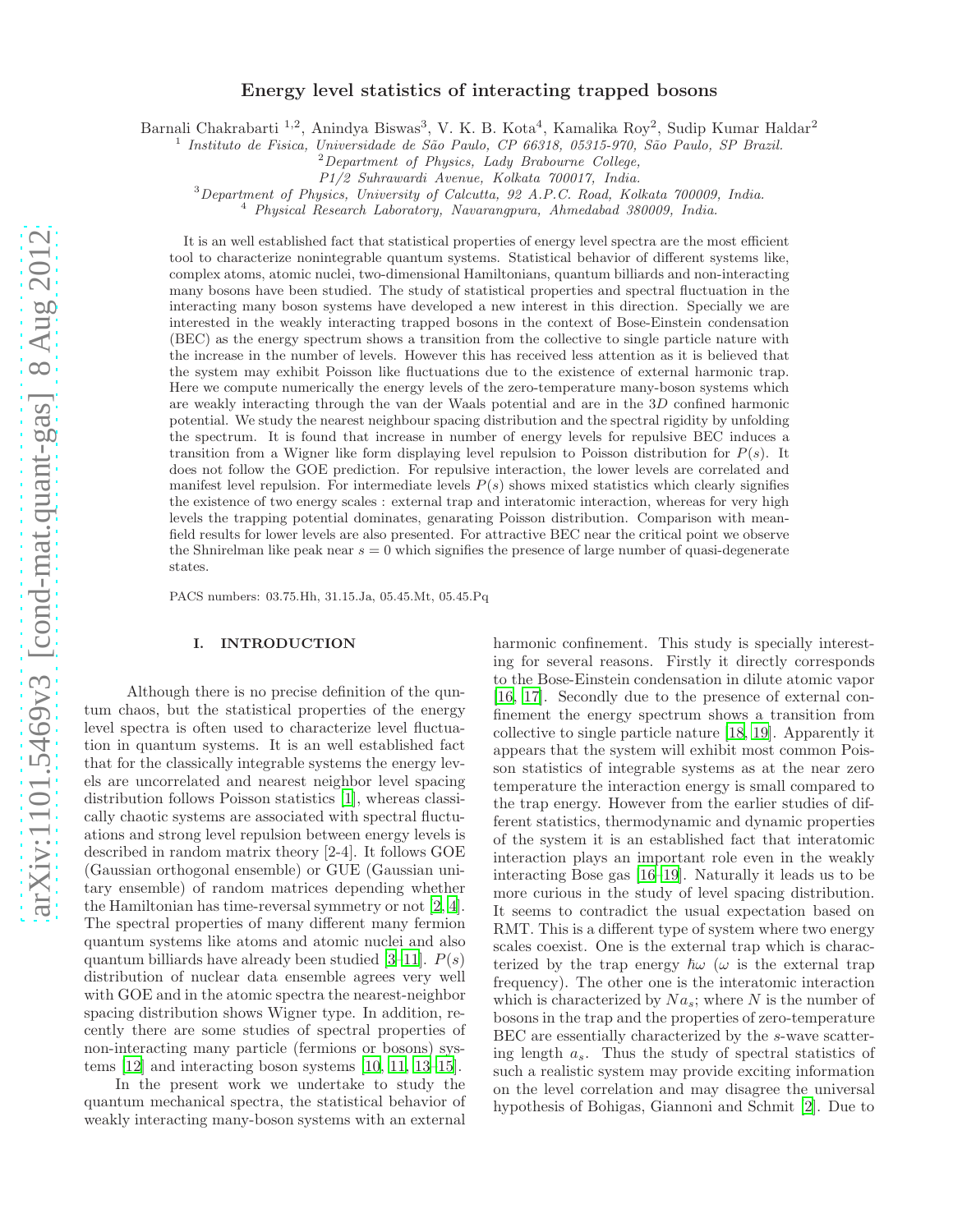existence of two energy scales, the system does neither obey the regular Poisson distribution nor the GOE for a strongly chaotic system. We observe new features from the following study. Quantum mechanical spectra undergoes a transition, as a function of number of energy levels. It has already been observed both experimentally and theoretically that low-lying levels are strongly influenced by interatomic interaction [\[18,](#page-10-11) [19\]](#page-10-12). These levels are highly correlated and we observe close to Wigner distribution. The intermediate levels show a mixed statistics which is the overlap of both Poisson and Wigner distribution which clearly signify the co-existence of two energy scales. Thus the choice in the number of levels has a great influence in the statistical properties. For higher levels (much above the chemical potential) the energy spectra is strictly dominated by the harmonic confinement and energy levels are almost equidistant by the amount  $\hbar\omega$ , similar to the non interacting harmonic oscillator and it generates Poisson distribution. To the best of our knowledge there is neither any systematic calculations nor any rigorous derivation in this direction. Here we tackle the problem by solving the trapped many-body system by an ab initio but approximate many-body technique [\[20](#page-10-13)[–22\]](#page-10-14). As it is complicated many-body problem, it is hard to present analytic studies. However our numerical study is also important to investigate statistical behavior of such a realistic condensate.

The paper is organized as follows. Sec II deals with the many-body technique which basically calculates the many-body effective potential. Choice of interaction and detailed calculation of energy levels are presented in Sec III. Sec IV deals with several statistical tools and numerical results. Sec.V concludes the summary.

#### II. MANY-BODY TECHNIQUE

We start with the Hamiltonian of a  $(N+1)$  trapped boson systems as [\[20,](#page-10-13) [21\]](#page-10-15)

$$
H = -\frac{\hbar^2}{2m} \sum_{i=1}^{N+1} \nabla_i^2 + \sum_{i=1}^{N+1} V_{trap}(\vec{x}_i) + \sum_{i,j=1,j
$$

where  $V_{trap}(\vec{x}_i)$  is the external trapping potential and  $V(\vec{x}_i - \vec{x}_j)$  is the two-body pair interaction. We use the standard Jacobi coordinates defined as  $\vec{\zeta}_i =$  $\left(\frac{2i}{i+1}\right)^{\frac{1}{2}} \left[\vec{x}_{i+1} - \frac{1}{i}\sum_{j=1}^{i} \vec{x}_{j}\right], (i = 1, 2, .... N)$  and the center of mass through  $\vec{R} = \frac{1}{N+1} \sum_{i=1}^{N+1} \vec{x}_i$ . Then the relative motion of the atoms is described in terms of N Jacobi vectors  $(\vec{\zeta}_1, \dots, \vec{\zeta}_N)$  as [\[20](#page-10-13), [23](#page-10-16)]

$$
\left[-\frac{\hbar^2}{m}\sum_{i=1}^N\nabla_{\zeta_i}^2 + V_{trap} + V(\vec{\zeta}_1, \cdots, \vec{\zeta}_N) - E\right]\Psi(\vec{\zeta}_1, \cdots, \vec{\zeta}_N) = 0. \quad \nabla^2 \equiv \sum_{i=1}^N \nabla_{\zeta_i}^2 = \frac{\partial^2}{\partial r^2} + \frac{3N - 1}{r}\frac{\partial}{\partial r} + \frac{L^2(\Omega_N)}{r^2},\tag{6}
$$

Hyperspherical harmonic expansion method (HHEM) is a convenient tool in many-body physics [\[23\]](#page-10-16), where the expansion basis of the many-body wave function is the hyperspherical harmonics (HH). As HH basis keeps all possible correlations, its direct application to trapped bosons in the condensate which contains at least few thousand bosons, is an impossible task. Very recently we have adopted a technique called potential harmonic expansion method (PHEM) which keeps all possible two-body correlations together with realistic interatomic interaction [\[20,](#page-10-13) [22](#page-10-14)]. For the dilute Bose gas, the effect of two-body correlations are important and one can safely ignore the effect of all higher-body correlations. That is when two atoms interact the rest bosons are inert spectators and for zero temperature BEC this is a justified approximation. Thus for the spinless bosons, we decompose  $\Psi$  in two-body Faddeev components

$$
\Psi = \sum_{ij>i}^{N+1} \psi_{ij} \tag{3}
$$

Hence  $\psi_{ij}$  is a function of two-body separation vector only, besides the global length (hyperradius, see below).  $\psi_{ij}$  (symmetric under  $P_{ij}$ ) satisfy the Schrödinger equation

$$
(T - E + V_{trap})\psi_{ij} = -V(\vec{x}_{ij}) \sum_{k,l>k} \psi_{kl}, \qquad (4)
$$

T being the total kinetic energy; operating  $\sum_{i,j>i}$  on both sides of Eq.  $(4)$  we get back the original Schrödinger equation. The hyperradius is defined as  $r = \sqrt{\sum_{i=1}^{N} \zeta_i^2}$ . The hyperradius and  $(3N - 1)$  hyperangles (denoted by  $\Omega_N$ ) together constitute 3N hyperspherical variables. The choice of Jacobi coordinates is not fixed as the labeling of the particle indices is arbitrary. We choose a particular set for the  $(ij)$  interacting pair, called the  $(ij)$ partition, by taking  $\vec{r}_{ij}$  as  $\vec{\zeta}_N$ , and  $(\vartheta, \varphi)$  are two spherical polar angles of the separation vector  $\vec{r}_{ij}$ . The angle  $\phi$  is defined through  $r_{ij} = r \cos \phi$ . For the remaining  $(N-1)$ Jacobi coordinates we define the hyperradius for the partition (*ij*) as  $\rho_{ij} = \left[\sum_{k=1}^{N-1} \zeta_k^2\right]^{\frac{1}{2}}$  such that  $\rho_{ij}^2 + r_{ij}^2 = r^2$ and  $\rho_{ij} = r \sin \phi$ . With this choice, the hyperspherical coordinates are

$$
(r, \Omega_N) = (r, \phi, \vartheta, \varphi, \Omega_{N-1})
$$
\n(5)

where  $\Omega_{N-1}$  involves  $(3N-4)$  variables:  $2(N-1)$  polar angles associated with  $(N-1)$  Jacobi vectors  $\vec{\zeta}_1, \dots, \vec{\zeta}_{N-1}$ and  $(N - 2)$  angles defining the relative lengths of these Jacobi vectors  $[23]$ . Then the Laplacian in  $3N$ dimensional space has the form

 $L^2(\Omega_N)$  is the grand orbital operator in  $D = 3N$  dimensional space. Potential harmonics for the  $(ij)$ -partition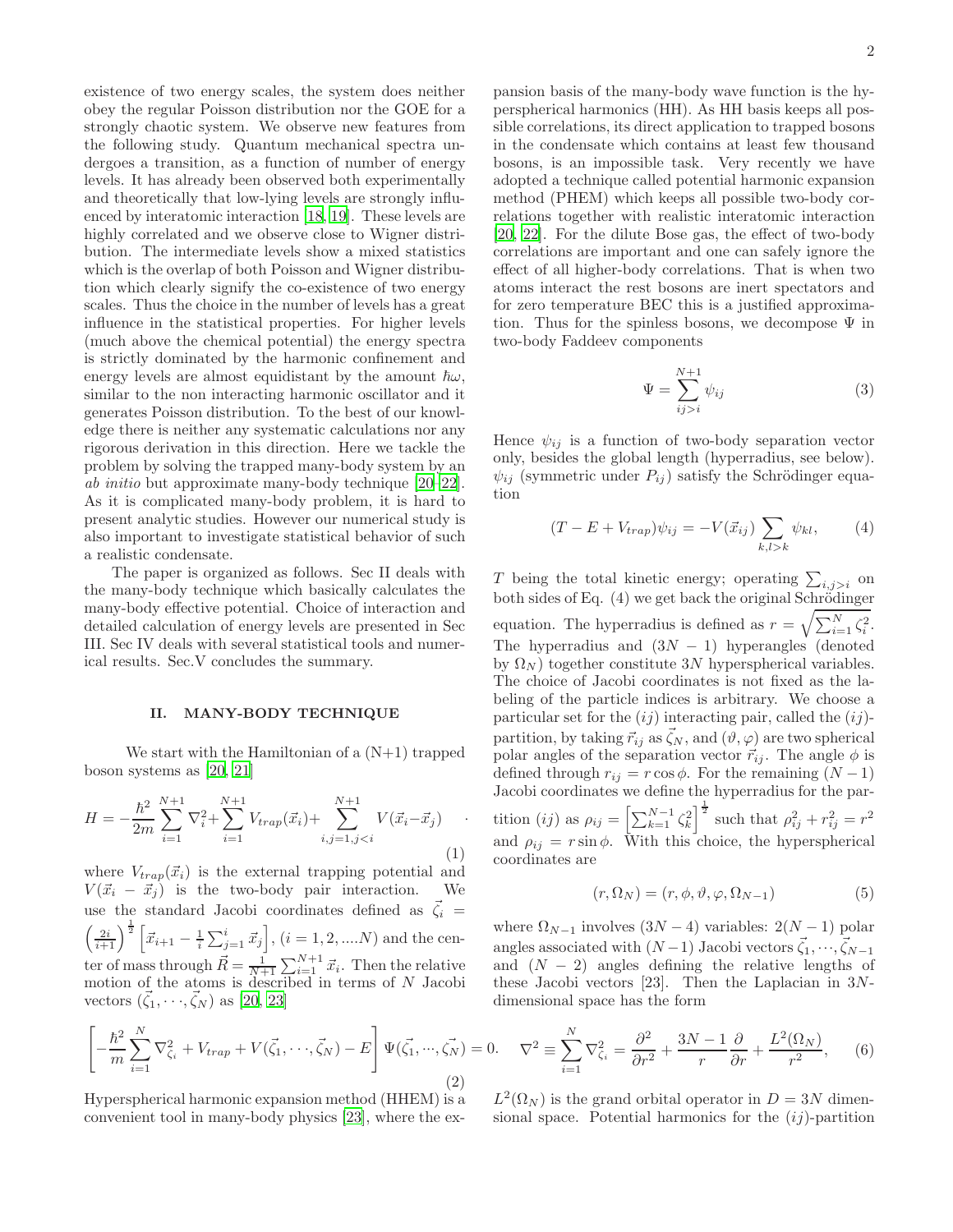3

are defined as the eigenfunctions of  $L^2(\Omega_N)$  corresponding to zero eigenvalue of  $L^2(\Omega_{N-1})$ . The corresponding eigenvalue equation satisfied by  $L^2(\Omega_N)$  is [\[23](#page-10-16)]

$$
\[L^2(\Omega_N) + \mathcal{L}(\mathcal{L} + D - 2)\]\mathcal{P}_{2K+l}^{l,m}(\Omega_{ij}) = 0, \quad \mathcal{L} = 2K + l\tag{7}
$$

This new basis is a subset of the HH basis and is called as potential harmonics (PH) basis. It does not contain any function of the coordinate  $\vec{\zeta}_i$  with  $i < N$  and is given by [\[23\]](#page-10-16)

$$
\mathcal{P}_{2K+l}^{l,m}(\Omega_{(ij)}) = Y_{lm}(\omega_{ij})^{(N)} P_{2K+l}^{l,0}(\phi) \mathcal{Y}_0(D-3), \quad (8)
$$

where  $Y_{lm}(\omega_{ij})$  is the spherical harmonics and  $\omega_{ij}$  =  $(\vartheta, \varphi)$ . The function  ${}^{(N)}P_{2K+l}^{l,0}(\phi)$  is expressed in terms of Jacobi polynomials and  $\mathcal{Y}_0(3N-3)$  is the HH of order zero in the  $(3N - 3)$  dimensional space, spanned by  $\{\vec{\zeta}_1,\cdots,\vec{\zeta}_{N-1}\}\$  Jacobi vectors [\[23](#page-10-16)]. Thus the contribution to the grand orbital quantum number comes only from the interacting pair and the  $3N$  dimensional Schrödinger equation reduces effectively to a four dimensional equation. The relevant set of quantum numbers are three – orbital l, azimuthal m and grand orbital  $2K+l$ for any N. The full set of quantum numbers are

$$
l_1 = l_2 = \dots = l_{N-1} = 0, \quad l_N = l \tag{9}
$$

$$
m_1 = m_2 = \dots = m_{N-1} = 0, \quad m_N = m \qquad (10)
$$

$$
n_2 = n_3 = \dots = n_{N-1} = 0, \quad n_N = K. \tag{11}
$$

We expand  $(ij)$ -Faddeev component,  $\psi_{ij}$ , in the complete set of PH basis appropriate for the  $(ij)$  partition :

$$
\psi_{ij} = r^{-\left(\frac{3N-1}{2}\right)} \sum_{K} \mathcal{P}_{2K+l}^{lm} (\Omega_N^{(ij)}) u_K^l(r) \quad . \tag{12}
$$

which includes only two-body correlations. Taking projection of the Schrödinger equation on a particular PH, a set of coupled differential equations (CDE) is obtained [\[20,](#page-10-13) [21\]](#page-10-15)

$$
\begin{aligned}\n&\left[ -\frac{\hbar^2}{m} \frac{d^2}{dr^2} + \frac{\hbar^2}{mr^2} \{ \mathcal{L}(\mathcal{L} + 1) + 4K(K + \alpha + \beta + 1) \} \right. \\
&\left. - E + V_{trap}(r) \right] U_{Kl}(r) \\
&+ \sum_{K'} f_{Kl} V_{KK'}(r) f_{K'l} U_{K'l}(r) = 0,\n\end{aligned} \tag{13}
$$

 $U_{Kl}(r) = f_{Kl}u_K^l(r), \mathcal{L} = l + \frac{3N-3}{2}, \alpha = \frac{3N-8}{2}, \beta = l + \frac{1}{2},$ l being the orbital angular momentum contributed by the interacting pair and  $K$  is the hyperangular momentum quantum number.  $f_{Kl}$  is a constant representing the overlap of the PH for interacting partition with the full set, which is given in [\[20\]](#page-10-13). The potential matrix element  $V_{KK'}(r)$  is given by [\[20\]](#page-10-13)

$$
V_{KK'}(r) = \int \mathcal{P}_{2K+l}^{lm^*} (\Omega_N^{ij}) V(x_{ij}) \mathcal{P}_{2K'+l}^{lm} (\Omega_N^{ij}) d\Omega_N^{ij}.
$$
 (14)

So far we have disregarded the effect of the strong short range correlation in the PH basis. In the experimentally BEC, the average interparticle separation is much larger than the range of two-body interaction. This is indeed required to prevent atomic three-body collisions and formation of molecules. As the energy of the interacting pair is extremely small, the two-body interaction is generally represented by the s-wave scattering length  $(a_s)$ . A positive value of  $a_s$  gives a repulsive condensate and a negative value of  $a<sub>s</sub>$  gives an attractive condensate. However a realistic interaction, like the van der Waals potential, is always associated with an attractive  $-\frac{1}{x_{ij}^6}$  tail at larger separation and a strong repulsion at short separation. Depending on the nature of these two parts,  $a_s$  can be either positive or negative. For a given finite range two-body potential  $a_s$  can be obtained by solving the zero-energy two-body Schrödinger equation for the wave function  $\eta(x_{ij})$ 

$$
-\frac{\hbar^2}{m}\frac{1}{x_{ij}^2}\frac{d}{dx_{ij}}\left(x_{ij}^2\frac{d\eta(x_{ij})}{dx_{ij}}\right) + V(x_{ij})\eta(x_{ij}) = 0.
$$
 (15)

The correlation function quickly attains its asymptotic form  $C(1-\frac{a_s}{x_{ij}})$  for large  $x_{ij}$ . The asymptotic normalization is chosen to make the wavefunction positive at large  $x_{ij}$  [\[22](#page-10-14)]. In the experimental BEC, the energy of the interacting pair is negligible compared with the depth of the interaction potential. Thus  $\eta(x_{ij})$  is a good approximation of the short-range behavior of  $\psi_{ij}$ . Then we introduce this correlation function in the expansion basis and call it as correlated potential harmonics (CPH) basis.

$$
\left[\mathcal{P}_{2K+l}^{l,m}(\Omega_{(ij)})\right]_{corr} = Y_{lm}(\omega_{ij})^{(N)} P_{2K+l}^{l,0}(\phi) \times \mathcal{Y}_0(3N-3)\eta(x_{ij}), \qquad (16)
$$

 $\eta(x_{ij})$  correctly reproduces the short separation behavior of the interacting-pair Faddeev component. Convergence rate of the PH expansion is quite fast. The correlated potential matrix element  $V_{KK'}(r)$  is now given by

$$
V_{KK'}(r) = (h_K^{\alpha\beta} h_{K'}^{\alpha\beta})^{-\frac{1}{2}} \int_{-1}^{+1} \left\{ P_K^{\alpha\beta}(z) V\left(r\sqrt{\frac{1+z}{2}}\right) \right\}
$$

$$
P_{K'}^{\alpha\beta}(z) \eta \left(r\sqrt{\frac{1+z}{2}}\right) w_l(z) \right\} dz. \tag{17}
$$

Here  $h_K^{\alpha\beta}$  and  $w_l(z)$  are respectively the norm and weight function of the Jacobi polynomial  $P_K^{\alpha\beta}(z)$  [\[20,](#page-10-13) [21\]](#page-10-15). K and  $K'$  are the grand orbital quantum numbers of the basis sets in which the potential matrix is calculated.

## III. CHOICE OF INTERACTION AND CALCULATION OF ENERGY LEVELS

For the present study we consider few thousands (1000-10000) <sup>87</sup>Rb atoms in the JILA trap [\[16,](#page-10-9) [17\]](#page-10-10). Throughout our calculation we choose  $a_{ho} = \sqrt{\frac{\hbar}{m}}$  $\frac{h}{m\omega}$  as the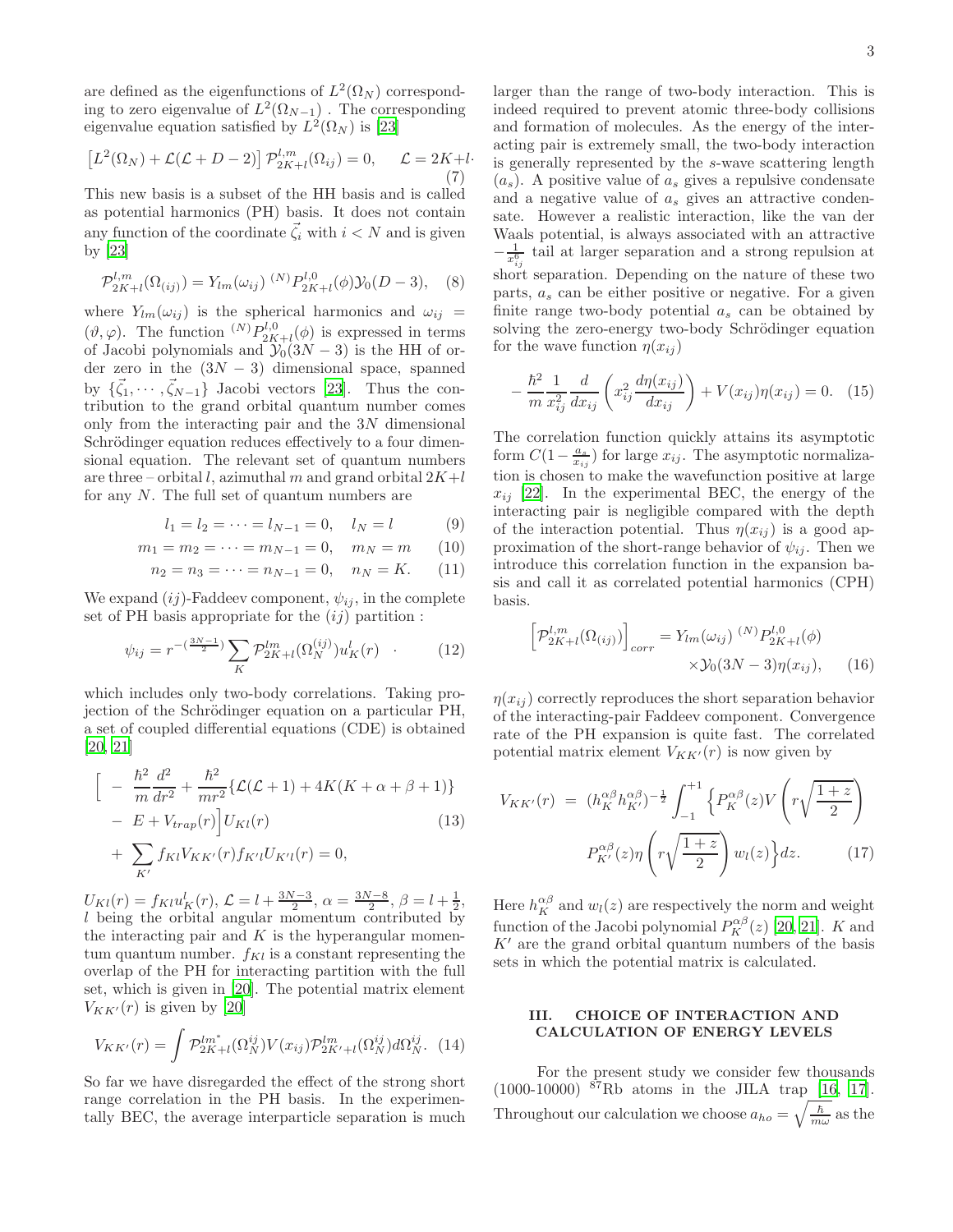unit of length (oscillator unit) and energy is expressed in units of the oscillator energy  $(\hbar\omega)$ . The van der Waals potential has been chosen as the interatomic potential with a hard core of radius  $r_c$ , viz,  $V(x_{ij}) = \infty$  for  $x_{ij} \le r_c$ and  $-\frac{C_6}{6}$  $rac{0}{x_{ij}^6}$  for  $x_{ij} > r_c$ . The strength  $C_6$  is taken as  $6.4898 \times 10^{-11}$  o.u. for <sup>87</sup>Rb atoms in the JILA experi-

ment [\[17\]](#page-10-10). We adjust the cut off radius  $r_c$  in the two-body equation to correctly obtain  $a_s = 2.09 \times 10^{-4}$  o.u.

With these sets of parameters we solve the set of coupled differential equation [Eq. 13] by the hyperspherical adiabatic approximation (HAA) [\[24](#page-10-17)]. We assume that the hyperadial motion is slow in comparison with the hyperangular motion. For the hyperangular motion for a fixed value of  $r$ , we diagonalize the potential matrix together with the hypercentrifugal term. Thus for a fixed value of  $r$ , the equation for the hyperangular motion can be solved adiabatically. The eigen value of this equation is a parametric function of  $r$  and provides an effective potential for the hyperradial motion. In the HAA, the lowest eigenpotential is used for the ground state of the system and the hyperangular motion appears through the coupling matrix  $V_{KK'}(r)$ . Thus the whole condensate collectively oscillates in the effective potential. The energy is thus obtained by solving the equation for the hyperradial motion as [\[24\]](#page-10-17)

$$
\left[ -\frac{\hbar^2}{m} \frac{d^2}{dr^2} + \omega_0(r) + \sum_{K=0}^{K_{max}} \left| \frac{d\chi_{K0}(r)}{dr} \right|^2 - E \right] \zeta_0(r) = 0.
$$
\n(18)

subject to the appropriate boundary conditions on  $\zeta_0(r)$ . This is called uncoupled adiabatic approximation (UAA), whereas disregarding the third term corresponds to extreme adiabatic approximation. HAA has already been successfully applied in different atomic and nuclear cases.

Although the lower multipolarities have been successfully detected in the experiments [\[18](#page-10-11)], however the collective excitations with higher multipolarity are also important specially to study the thermodynamic properties [\[19\]](#page-10-12). In our many-body picture, the collective motion of the condensate is characterized by the effective potential as described earlier. Thus the excited states in this potential are the states with the  $l$  th surface mode and nth radial excitation, which are denoted by  $E_{nl}$ . Thus  $n=0$  and  $l=0$  corresponds to the ground state and for  $l \neq 0$ , we get the surface modes. To calculate the higher levels with  $l \neq 0$  we follow the next proedure. For  $l \neq 0$ , a large inaccuracy is involved in the calculation of off-diagonal potential matrix and numerical computation becomes very slow. However, the main contribution to the potential matrix comes from the diagonal hypercentrifugal term and we disregard the off-diagonal matrix element for  $l > 0$ . Thus we get the effective potential  $\omega_l(r)$  in the hyperradial space for  $l \neq 0$ . The energy of the lowest modes are in close agreement with the other calculations [\[18](#page-10-11), [19,](#page-10-12) [25](#page-10-18), [26\]](#page-10-19) and we observe that for energy much larger than the chemical potential,

the excited states are separated at energy close to the harmonic energy  $\hbar\omega$  as in the noninteracting harmonic oscillator model. This transition from the low-energy collective to high-energy single particle spectrum leads us to study further the level fluctuation and other statistical behavior.

Before discussing the statistical behavior of the energy spectrum we discuss how good is our approximation method. There are many approximation methods to calculate the lowlying collective excitations and also the higher multipolarities. All these basically use the uncorrelated mean-field theory and the hydrodynamic method. Hydrodynamic method is good for large number of bosons in the trap in Thomas Fermi limit. Where as our system is finite sized and have few thousands bosons. As the system is not exactly solvable like the 1D system with contact  $\delta$  interaction, it is not possible to calculate the accuracy of our approximation method. However from our previous calculation of different measurable quantities like crtical instability of attractive BEC, the collective excitations, the thermodynamic properties we observed that the correlated PHEM is an improvement over the Gross Pitaevskii mean field treatment for several reasons. Although the GP mean-field equation is being widely used, the wave function does not include any correlation. It is pointed out by several authors that the replacement of the actual interaction by a contact potential is not appropriate for a general realistic potential which consists of a repulsive core and an attractive part [\[27–](#page-10-20)[29\]](#page-10-21). The earlier studies also indicate the necessity of shape dependent potentials instead of the zero-range potential [\[30](#page-10-22), [31\]](#page-10-23). The choice of contact interaction specially for 3D attractive BEC is not satisfactory [\[30](#page-10-22)] as the  $\delta$ -function interaction produces an essential singularity at  $r = 0$ . Thus to include correlations, one must go beyond the mean-field approximations and have to use the finite-range realistic potentials. Thus the correlated potential harmonics basis and the PHEM technique is a right step in this direction. This basis set retains all two-body correlations and assume that three and higher-body correlations are negligible. For dilute condensate it is perfectly justified. However including all two-body correlations we go beyond the mean-field theory. As the number of variables is reduced to only four for any number of bosons in the trap, we can treat quite a large number of atoms in the trap without much numerical complication. The use of van der Waals potential having a finite range takes care of the short-range repulsion and interatomic correlations. Clearly it is an improvement over the GP mean field theory.

The correlated many-body aproach has been successfully applied in the calculation of static properties in different traps, collective excitations and thermodynamic properties of trapped bosons [\[20](#page-10-13)[–22,](#page-10-14) [25](#page-10-18), [26,](#page-10-19) [32](#page-10-24)[–35\]](#page-11-0). In Refs [\[25,](#page-10-18) [26](#page-10-19)], we have calculated the low-lying collective excitations by PHEM both for repulsive and attractive BEC. It has been shown that for repulsive and weak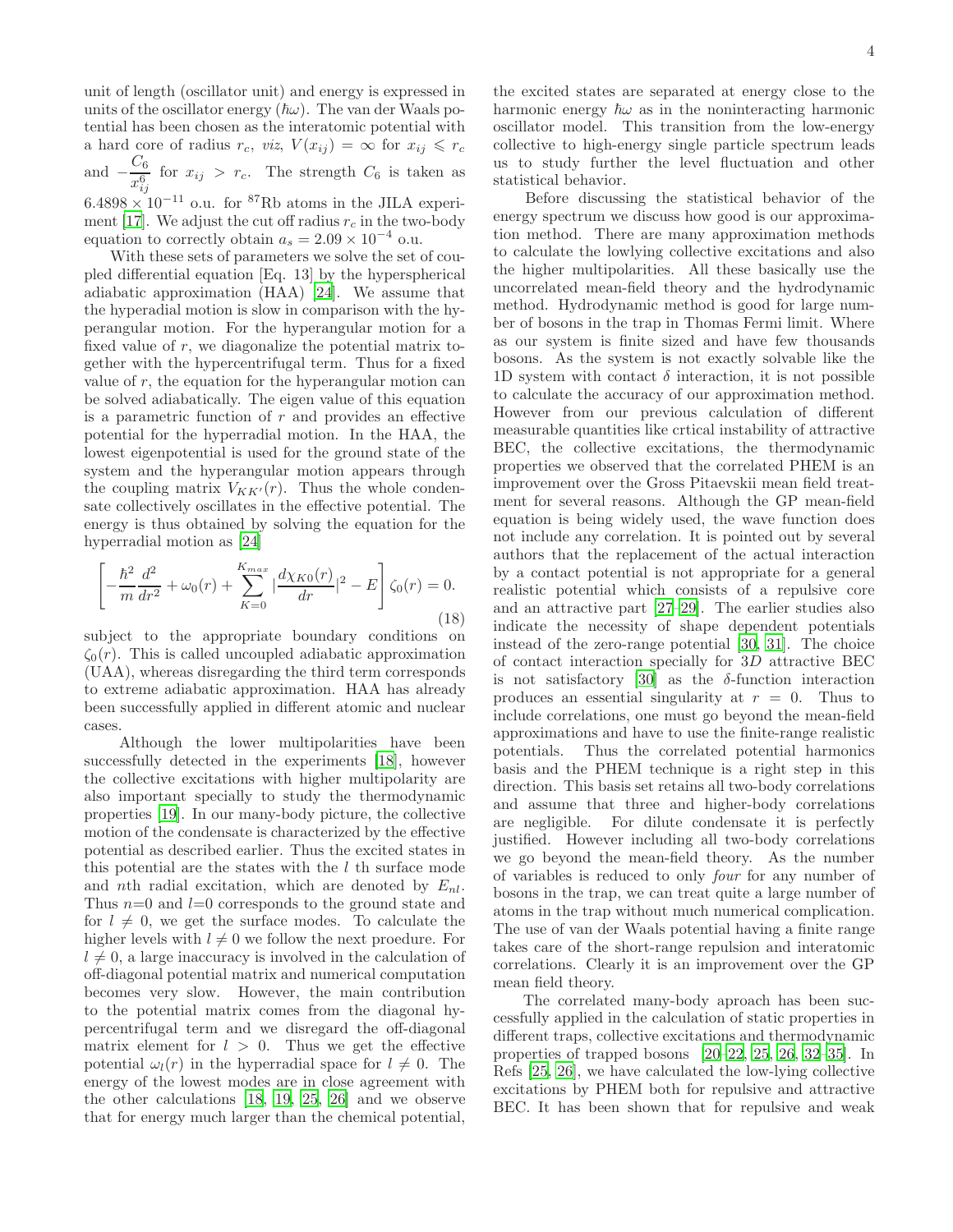interaction the many-body results are close to the numerical solution of GP equation. However for large repulsive interaction significant difference is found. For the attractive BEC, the excitation frequencies for low lying modes are well comparable with the self-consistent Popov approximation. However higher multipolarities are lower than the GP result. This is attributed to the two-body correlations and finite-range interaction of the realistic interatomic interaction. In Ref [\[32\]](#page-10-24), the PHEM is extended to investigate thermodynamic quantities which involves the calculation of a large number of energy levels. The calculated critical temperature and the condensate fraction have been calculated and compared with the GP results. The effect of realistic interatomic interactions and two-body correlations on thermodynamic properties of trapped bosons are observed. Thus the calculated energy levels are accurate for further analysis. We check for the convergence such that the error is considerable smaller that the mean level spacing.

Now to corroborate with the experiments we need the following discussions. Exciting the condensate by applying inhomogeneous oscillatory force with tunable frequency, it is possible to observe several modes with different angular momentum and energy in the collective excitations [\[18\]](#page-10-11). These experiments mainly concern low-lying collective excitations where the effect of interatomic interaction is prominant and the high-lying spectra should exhibit the single particle nature. The transition from collective to single particle excitations has also been studied in details theoretically [\[19\]](#page-10-12). The collective excitations have also dramatic dependence on the temperature which comes from the interaction between the condensate and the thermal cloud [\[36,](#page-11-1) [37\]](#page-11-2). But for the present study we consider the zero temperature BEC and the effect of thermal fluctuations do not arise. There is no damping in the condensate as we assume there are no thermally excited atoms. Apparently it may contradict the experimental situation. But in the presence of external trapping and at zero temperature the effect of damping is not critical.

## IV. STATISTICAL TOOLS AND NUMERICAL RESULTS

After getting the many-body collective levels including higher order excitations with different l, we transform the spectrum. Next to characterize the spectral fluctuation in the many-body energy spectrum and to compare the statistical properties of different parts of the spectrum we remove the smooth part in the level density. In general, the level density has two parts : one is the smooth part which defines the general trend of the energy spectrum and a fluctuating part. The smooth part is removed by unfolding which maps the energy levels to another with the mean level density equal to 1. Several unfolding procedures are in the Ref [\[4](#page-10-2), [38\]](#page-11-3). For the present calculation the many-body level density is approximated by a polynomial and unfolding is done by a 7th order polynomial. We unfold each spectrum separately for a specific value of  $l$  and then form an ensemble having the same symmetry. Next in order to study the spectral fluctuation of this unfolded spectrum we utilize the following statistical tools. Nearest neighbor spacing distribution (NNSD) is the most applied tool in the study of the short range spectral correlations. From the unfolded spectrum, we calculate the nearest neighbor spacing as  $s = E_{i+1} - E_i$  and calculate the probability distribution  $P(s)$ . Uncorrelated spectrum obeys the Poisson statistics and  $P(s) = e^{-s}$ . Whereas for the system with timereversal symmetry, level repulsion leads to Wigner-Dyson distribution  $P(s) = \frac{\pi}{2} s e^{-\frac{\pi s^2}{4}}$  [\[39](#page-11-4)]. The  $\Delta_3$  statistics is commonly used to investigate long-range correlations. It gives a statistical measure of the rigidity of a finite spectral level sequence. For a given interval  $L$ , it is often determined by the least square deviation of the staircase from the best straight line fits it.

The  $P(s)$  distribution of the unfolded energy spectrum of 1000 interacting bosons in the external trap is presented in Fig. 1 (a)-(d)[see figure caption].



FIG. 1: (Color online) The  $P(s)$  distribution is presented for different number of levels as indicated below the each panel, panel (a): lowest 100 levels, panel (b): 100 to 500 levels, panel (c): 500 to 1000 levels, panel (d): 1000 to 5000 levels. In each panel the histograms presents the  $P(s)$  distrubution for the Hamiltonian (1) with  $N = 1000$  interacting bosons, the green dashed curve represents the Poisson distribution and the blue dotted curve represents the Wigner distribution. The magenta color solid line in the panel (d) corresponds to Brody distribution, corresponding Brody parameter being  $\nu = 0.04$ .

For comparison Poisson statistics and GOE statistics are also given in the same figure. For lowest 100 levels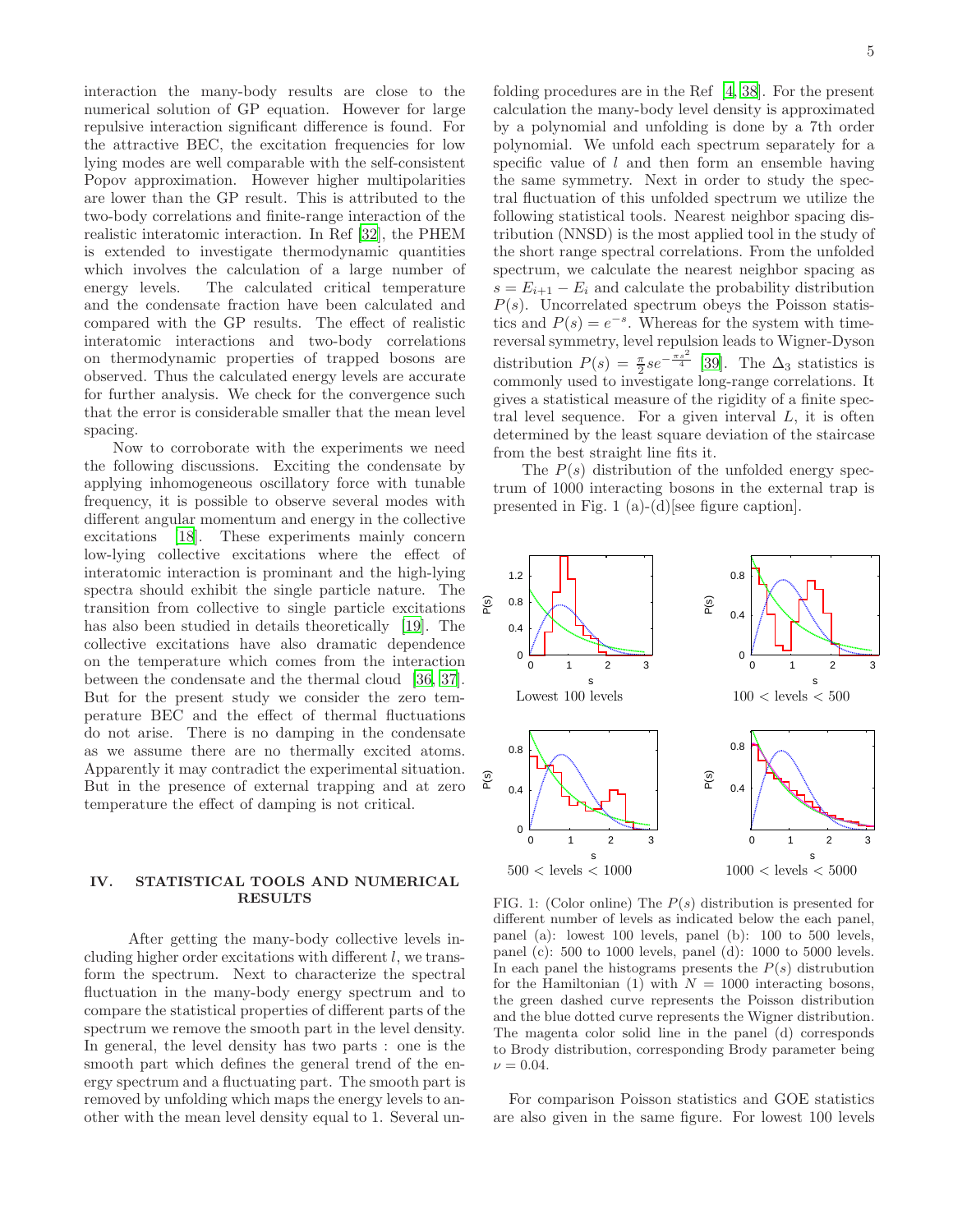there is no level with very small spacing and no level beyond  $s = 2.0$ . Although the peak arises at  $s \approx 1.0$ , it strongly deviates from Wigner distribution. For such low-lying levels, the effect of interatomic interaction is dominating and levels are highly correlated. This is also intuitively right as we may write the many-body effective potential in the following way

$$
\begin{aligned} \omega_0(r) &= V_{trap} + \mathcal{V}(r).\\ &= \frac{1}{2} m \omega^2 r^2 + \mathcal{V}(r) \end{aligned} \tag{19}
$$

Where  $V_{trap}$  is the external harmonic trap as described earlier and  $V(r)$  is obtained by the diagonalization of the potential matrix together with the hyper centrifugal repulsion. Now for small value of r (which corresponds to low-lying energy level) the effect of  $V(r)$  is dominating. Although it was expected that these levels would exhibit chaotic signature and follow Wigner distribution, but the level repulsion is masked due to the existence of external harmonic trap. Thus it exhibits a mixed statistics which could not be perfectly interpolated between Poisson and Wigner distribution by using Brody parameter [\[9](#page-10-25)]. Thus the evolution of  $P(s)$  distribution clearly shows the presence of two energy scales. The situation becomes more interesting for intermediate levels. The  $P(s)$  distribution for 100 to 500 levels exhibits two peaks as shown in Fig. 1(b). The first narrow peak appears at  $s = 0$  with a second broad peak near  $s = 1.5$ . For such intermediate levels, a part of the levels are correlated and shows normal level repulsion, whereas the other part do not repel each other and try to maintain Poisson statistics which is reflected as a first peak at  $s = 0$ . The effect of level repulsion is manifested in the second peak. It is very similar to the classical mixed system, a part of phase space is completely regular with the other part chaotic. We have checked that by varying the number of levels in such an intermediate band, the width and peak values change but qualitative features remain the same. For much higher levels, the effect of interatomic interaction gradually decreases and the effect of harmonic trap starts to dominate. Thus more and more states are coupled in regular uncorrelated distribution. It is well reflected in Fig.  $1(c)$ , where we see that a large part of levels try to exhibit Poisson statistics whereas a small fraction of levels is associated with a level repulsion, with a small peak near  $s = 2.0$ . For much higher levels the effect of interatomic interaction is almost negligible and the levels become regular and close to the integrable system.  $P(s)$ distribution is very close to Poisson, but the peak value at  $s = 0$  is less than 1. We fit the histogram with the Brody distribution [9],

$$
P(\nu, s) = (1 + \nu) a s^{\nu} exp(-a s^{1 + \nu})
$$
 (20)

where  $a = \left[\Gamma\left(\frac{2+\nu}{1+\nu}\right)\right]^{1+\nu}$ .  $\nu$  is the Brody parameter. The interesting feature of this distribution is that it interpolates between Poisson distribution  $(\nu = 0)$  of regular systems and the Wigner distribution with  $\nu = 1$ . Thus the degree of chaos is determined by the value of  $\nu$ . For

quantitative comparison, we fit the  $P(s)$  histograms to  $P(\nu, s)$  in Fig. 1(d) and the calculated repulsion parameter is  $\nu = 0.04$ .



FIG. 2: (Color online) The  $P(s)$  distribution is presented for different number of levels as indicated below the each panel, panel (a): lowest 100 levels, panel (b): 100 to 500 levels, panel (c): 500 to 1000 levels, panel (d): 1000 to 5000 levels. In each panel the histograms presents the  $P(s)$  distrubution for the Hamiltonian (1) with  $N = 5000$  interacting bosons, the green dashed curve represents the Poisson distribution and the blue dotted curve represents the Wigner distribution. The magenta color solid line in the panel (d) corresponds to Brody distribution, corresponding Brody parameter being  $\nu = 0.05$ .

The results for 5000 bosons is presented in Fig.  $2(a)$ -(d)[see figure caption]. As the condensate is repulsive, with increase in particle number, the condensate wave function spreads out as the net effective repulsion  $Na_{sc}$ increases. With increase in interaction more and more many-body levels show level repulsion and we expect level spacing distribution close to Wigner which is very similar to the completely chaotic system. But in our system as the level repulsion is suppressed by the external trap, the  $P(s)$  distribution deviates from the Wigner distribution. This clearly shows the presence of two energy scales even for such intermediate levels. For 500 to 1000 levels, we see quantum chaos sets in and  $P(s)$  is very close to Wigner distribution. To observe and determine the best fit window to the Wigner, the  $P(s)$  distribution for 501-600, 601-700 and 701-800 levels are plotted in Fig. 3. We observe that 601-700 is the best fit window and the corresponding Brody parameter is  $\nu = 0.9$ . However this energy window strongly depends on the number of atoms and the scattering length, whereas for much higher levels, we observe a crossover from Wigner like level repulsion to Poisson. In Fig. 2(d) we again compare the histogram with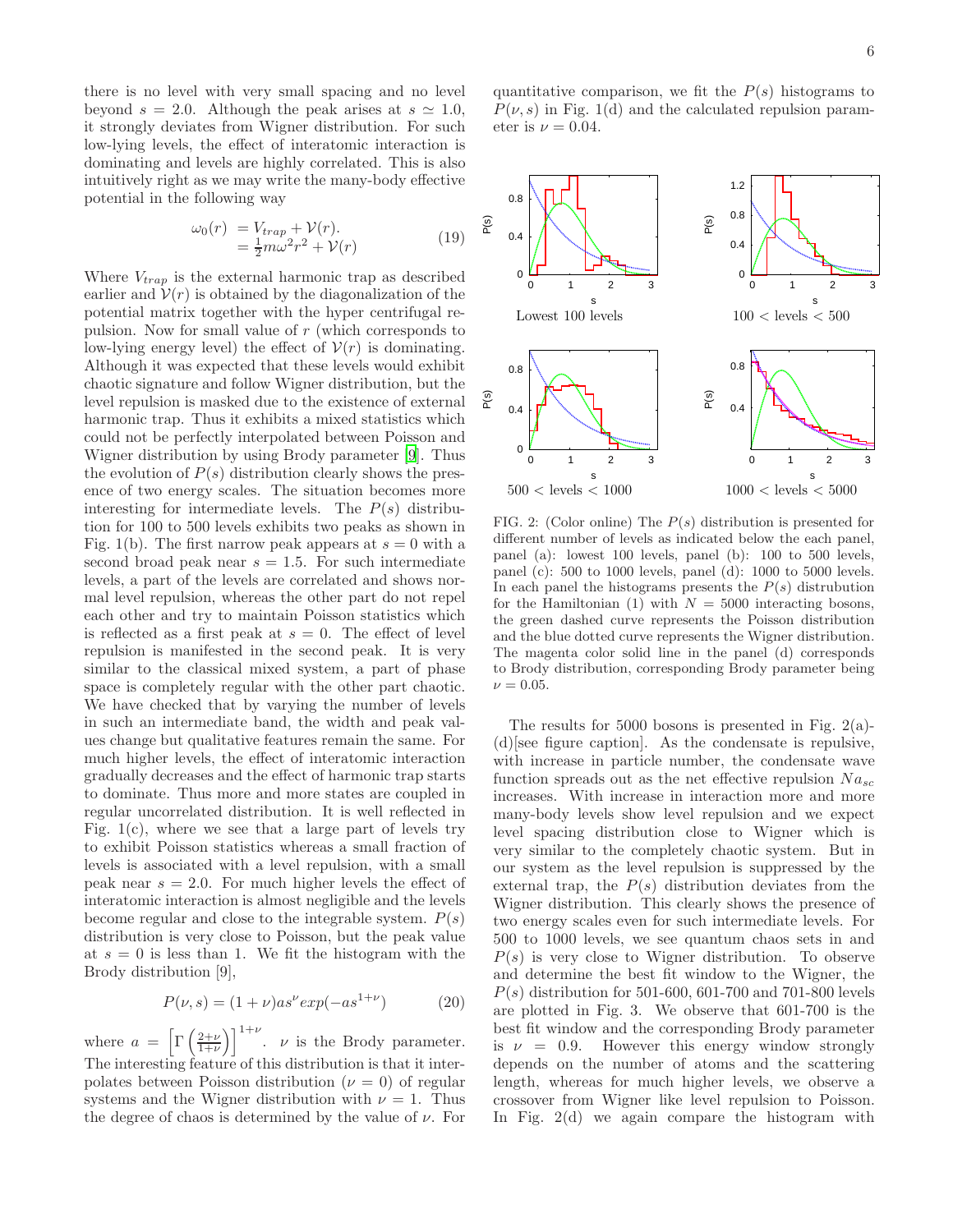

FIG. 3: (Color online) The  $P(s)$  distribution is presented for different region of the spectrum, panel (a): 501-600 levels, panel (b): 601-700 levels, panel (c): 701-800 levels. In each panel the histograms presents the  $P(s)$  distrubution for the Hamiltonian (1) with  $N = 5000$  interacting bosons, the green dashed curve represents the Poisson distribution, and the blue dotted curve represents the Wigner distribution. The black dot-dashed line corresponds to Brody distribution with the

the Brody distribution and the corresponding Brody parameter is  $\nu = 0.05$ .

We observe that  $P(s)$  distribution depends crucially on the number of levels and on the net effective interaction  $Na_{sc}$ . To get more detail physical picture we calculate energy levels for 10000 bosons and plot the  $P(s)$  distribution in Fig.4. Due to strong repulsive interaction ( $Na_{sc}$ ) ~ 2.09, the low-lying levels are highly correlated and should show strong level repulsion. In Fig. 4, we present  $P(s)$  distribution for the lowest 50 levels. Although the distribution has a sharp peak near s  $= 0.8$ , the distribution shows Wigner-like level repulsion. Comparing the same for 5000 bosons [Fig.3], we observe the signature of level correlation for much lower levels. We also observe the uncorrelated Poisson distribution for higher levels as observed earlier.



FIG. 4: (Color online) Plot of the  $P(s)$  distribution for lowest 50 levels with 10,000 interacting bosons. Histograms represent the many-body result obtained for the Hamiltonian (1). Green dashed curve represents the Wigner distribution.

Now in this connection it worths to calculate the spectral distribution for the energy levels which are calculated by Gross-Pitaveskii mean-field equation. As the mean-field equation uses the zero-range contact interaction and it completely ignores the interatomic correlation, it is interesting to observe the effect of finite range interaction and interparticle correlation in the spectral statistics. For the calculation of energy levels we use the dispersion law of the discretized normal modes for spherical trap which is given by [\[40\]](#page-11-5)

$$
\omega(n_r, l) = \omega(2n_r^2 + 2n_r l + 3n_r + l)^{\frac{1}{2}}.
$$
 (21)

 $n_r$  is the radial quantum number and  $n_r=0$  corresponds to surface excitation, whereas the monopole oscillation corresponds to  $n_r=1$  and  $l=0$ . Note that Eq. (21) has the dependence only on the radial nodes and angular momentum, azimuthal degeneracy thus exists. Eq.  $(21)$ is also valid in the collisionless hydrodynamics where the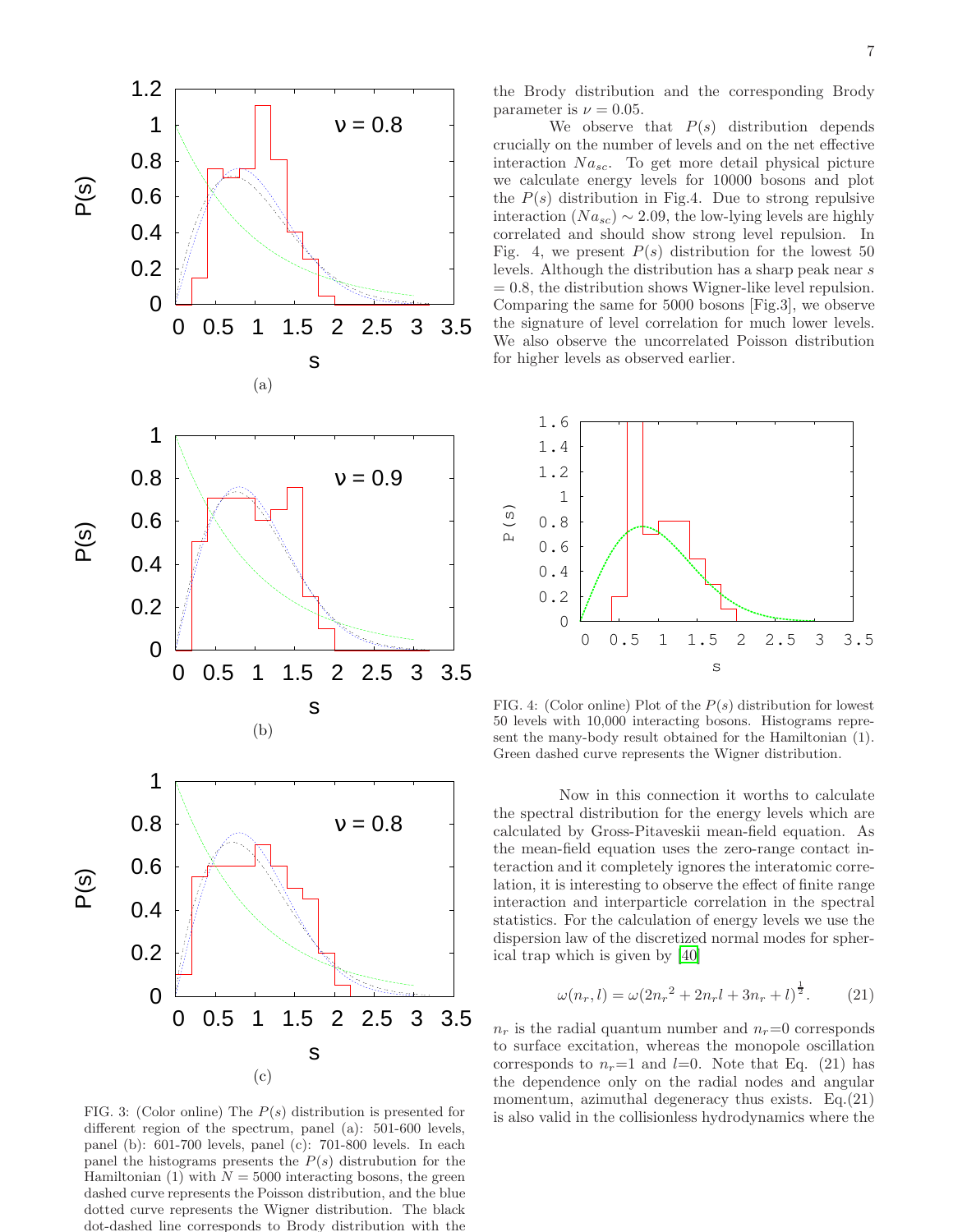

FIG. 5: (Color online) Fig. 5(a): Plot of the ground state energy (in o.u.) per atom  $(E/N)$ , obtained from the manybody theory and GP equation, as a function of  $n_r$  for  $l = 0$ . Fig. 5(b): The  $P(s)$  distribution obtained from GP calculation is presented as Histogram.

number of atoms in the trap is quite high. For our chosen set,  $N = 5000$  and  $a_{sc} = 2.09 \times 10^{-4}$  o.u., the parameter  $\frac{N a_{sc}}{a_{he}} \simeq 1.045$ , which is just greater than one and Eq.(21) will be valid for lower  $n_r$  and l. To see the accuracy of prediction  $[Eq.(21)]$ , we plot in Fig.  $5(a)$  the ground state energy per particle  $(E/N)$  as a function of  $n_r$  for  $l=0$ . The GP results start to be lower and lower for larger  $n_r$ . The trend is maintained for other higher values of l. Our many-body results start to be higher near  $n_r = 200$  due to the presence of hyper centrifugal repulsion term in the many body equation [Eq. (13)]. As pointed in the Ref [40] that Eq. (21) is accurate for  $\hbar\omega < \mu$ . Thus for the calculation of  $P(s)$  distribution using GP results we take lowest 500 levels for which the above condition is valid. It guarantees that our choice of levels will be reliable for the calculation of spectral distribution. In Fig. 5(b) we plot the  $P(s)$  distribution for lowest 500 levels obtained from the dispersion law. It nicely shows the existence of large number of quasi-degenerate states as  $P(s)$  exhibits a sharp peak near  $s = 1$ . The existence of degeneracy is also seen in Eq.(21) where the discrete eigen mode frequency  $\omega(n_r, l)$  of the spatial variation of density, obtained in the context of the hydrodynamic model of the condensate at low temperature, is a function of the radial quantum no  $n_r$  and orbital quantum no l only and hence is degenerate with respect to the azimuthal quantum no m. The contact  $\delta$ -potential in the GP equation can not lift this degeneracy. There is a  $\delta$ -type peak at about  $s = 1$ .

Such  $\delta$ -type peak in the  $P(s)$  distribution is called as Shnirelman peak [\[41,](#page-11-6) [42](#page-11-7)]. In the year 1993, Shnirelman showed that systems with time reversal symmetry should exhibit the Shnirelman peak in the  $P(s)$  distribution. This behavior is again expected from Eq. (19). In the mean field results  $V(r)$  is calculated only taking the contact  $\delta$  interaction and ignores the interatomic correlation completely. Thus it can not lift the degeneracy of the external harmonic trap completely. Whereas in our manybody calculation the short-range hard sphere below the cutoff radius and the  $-\frac{C_6}{x^6}$  tail in the interatomic interaction takes care of the effect of both short-range and long-range correlation and gives actual physical picture. But  $P(s)$  contains no information about spatial correlation. A simple measure of spacing correlation is the correlation coefficient C defind as

$$
C = \sum_{i} (s_i - 1)(s_{i+1} - 1) / \sum_{i} (s_i - 1)^2 \quad . \tag{22}
$$

For uncorrelated spectra  $C = 0$ . The calculated value of  $C$  for Fig.  $5(b)$  is 1.0 which again signifies the existence of bulk quasi-degenerate states.

Here we observe that  $P(s)$  distribution strongly depends on the number of energy levels and also on the net effective interatomic interaction. Thus it is hard to say about correlation properties only from the study of  $P(s)$  distribution. It represents the study of the correlation properties in the large energy scale which will give new physical insight. The spectral rigidity is often used as a stronger tool than the level distribution in the analysis of complex systems as it can take into account of the long-range correlation between the levels while  $P(s)$  distribution takes into account only nearest neighbour correlations. So further studies are needed in this direction. We are mainly interested in  $\Delta_3$  statistics of Dyson and Mehata [\[43](#page-11-8)] which gives a statistical measure of the rigidity of a finite spectral level sequence. For a level sequence with a constant average level spacing, the staircase function on the average follows a straight line. Thus  $\Delta_{3}$ - statistics gives a measure of the size of fluctuations of the staircase function about a best fit straight line. For Poisson spectrum, the levels are uncorrelated, the spectrum is rigid and  $\langle \Delta_3(L) \rangle = \frac{L}{15}$ , whereas for GOE distribution, levels are strongly correlated and  $\langle \Delta_3(L) \rangle \propto \log L$ . So to confirm our earlier findings in  $P(s)$  distribution we next study the correlation structure and  $\Delta_3$  statistics for our system which are shown in Fig. 6 and Fig. 7. The results  $\langle \Delta_3(L) \rangle$  are plotted against L for the same parameters and same number of levels as chosen in Fig. 1 and Fig. 2. Results for 1000 interacting bosons are presented in Fig. 6. For comparison we also plot  $<\Delta_3(L)$  > for Poisson and GOE. For low-energy levels we observe the same trend, bending towards the GOE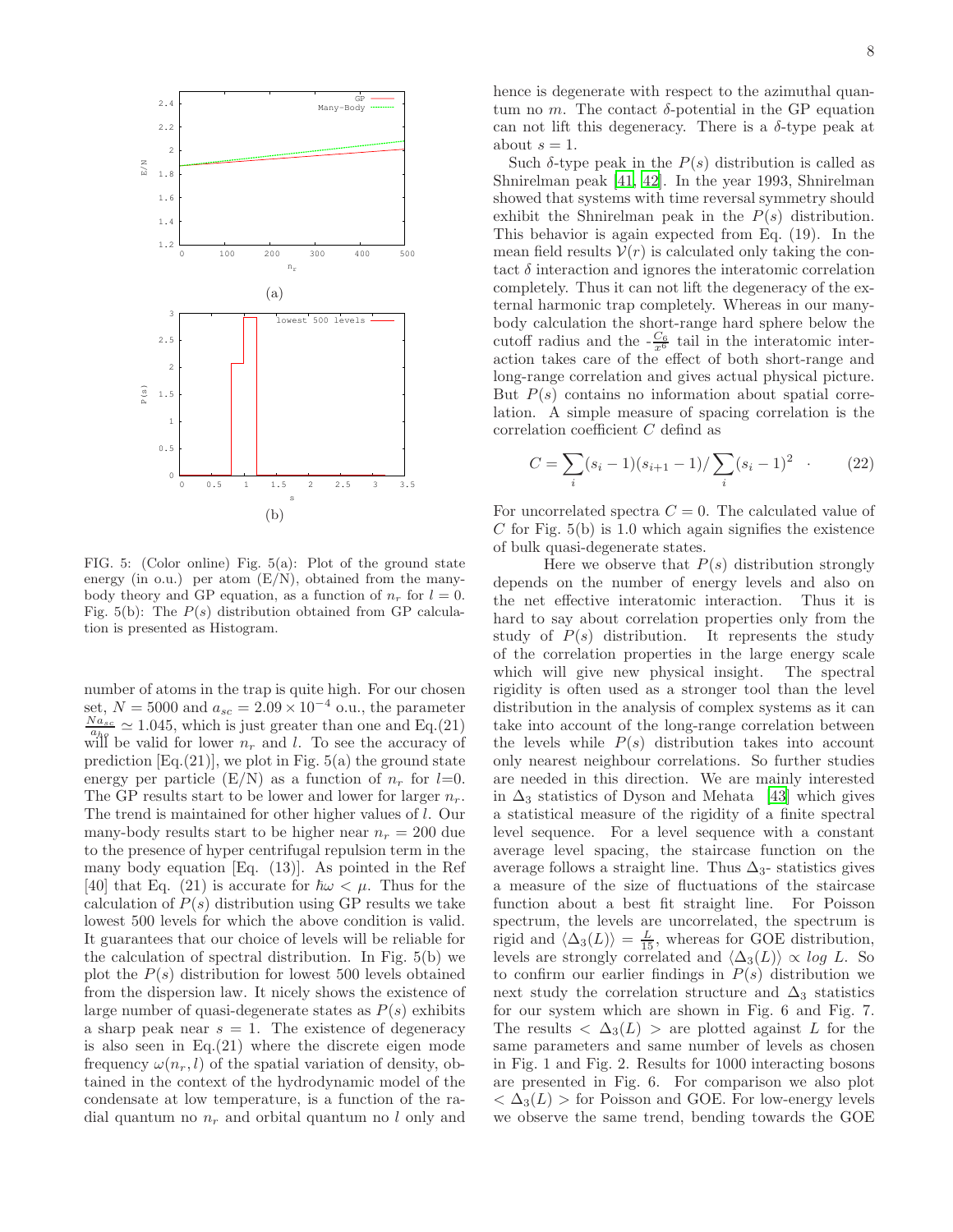prediction. However the saturated value is well below



FIG. 6: (color onlne) Spectral average  $\langle \Delta_3(L) \rangle$  computed for the Hamiltonian (1) with 1000 interacting bosons in the external trap. Red color corresponds to lowest 100 levels. Green color corresponds to levels between 100 and 500. Blue color corresponds to levels between 500 and 1000. Violet color corresponds to levels between 1000 and 5000. The straight line corresponds to Poisson distribution and the black color corresponds to GOE result.

the GOE prediction. It again reflects the fact that level repulsion due to interatomic interaction is screened due to the effect of external harmonic trap. For 1000-5000 levels,  $\langle \Delta_3(L) \rangle$  follows the expected straight line behaviour upto  $L \leq 10$ , which is the result of integrable systems. But beyond  $L = 10$ , it still tends to saturation, but it is consistent with Berry's semiclassical arguments [\[44,](#page-11-9) [45\]](#page-11-10). The results for 5000 bosons are shown in the



FIG. 7: (Color online) Spectral average  $\langle \Delta_3(L) \rangle$  computed for the Hamiltonian (1) with 5000 interacting bosons in the external trap. Red color corresponds to lowest 100 levels. Green color corresponds to levels between 100 and 500. Blue color corresponds to levels between 500 and 1000. Violet color corresponds to levels between 1000 and 5000. The straight line corresponds to Poisson distribution and the black color corresponds to GOE result.

Fig. 7, which again indicates that lower levels are highly correlated whereas for higher levels, we get the signature of more regular distribution.

It is useful to mention that Guhr and Wei-denmüller [\[46\]](#page-11-11) studied in the past the spectral properties of a regular Hamiltonain perturbed by a GOE. The results for 100 levels and 100 to 500 levels shown in the present work are quite similar to some of the results in Figs. 1,2,3 and 6 of [\[46](#page-11-11)] where a modified uniform spectrum was used as the regular Hamiltonian. Therefore, a quantitative description of the results in Figs. 1-5 in terms of a deformed GOE, which combines uniform, GOE and Poisson is possible but this is for a future investigation. This variety of behavior has also been observed early in the study of quantum mechanics of heavier clusters like  $Kr$  and  $Xe$  trimers. The energy spectrum of these clusters show a wide variety of behavior below and above the transition energy [\[47\]](#page-11-12). Very regular behavior of low-lying eigenstates changes to the combination of regular and irregular behavior at energy above the transition energy.

Experiments on Bose-Einstein condensation with <sup>7</sup>Li atoms is another challenging research area where the s-wave scattering length  $(a_s)$  is negative, which indicates that atom-atom interaction is negative [\[48\]](#page-11-13). A homogeneous condensate with a negative scattering length is impossible as the condensate approaches collapse. However the situation changes drastically in the presence of an external confinement. Spatially confined BEC is stable for a small, finite number of atoms  $(N_{cr})$ . For <sup>7</sup>Li,  $a_s = -27.3$  Bohr =  $-45.7 \times 10^{-5}$  o.u. and for  $T = 0$  a metastable condensate exists when the number of atoms is less than the critical number  $\simeq$  1300 [\[49\]](#page-11-14), whereas theory predicts that BEC can occur in a trap with no more than about 1400 atoms [\[50\]](#page-11-15).

It is pointed out earlier in different connection [\[51,](#page-11-16) [52\]](#page-11-17) that the GP theory based on the pseudo potential form of the interatomic interaction is not suitable as an exact potential in 3D attractive system. Again as the attractive BEC becomes highly correlated near the critical points, the uncorrelated GP equation cannot take care of the effect of interatomic correlation. In our earlier calculation we have extensively applied our many-body method in the study of different properties and stability of the attractive condensate [\[53](#page-11-18), [54\]](#page-11-19). In our present study we are interested in the spectral distribution of highly correlated BEC. The presence of hard sphere below some cutoff radius and the  $-\frac{C_6}{x^6}$  tail in the interatomic interaction properly takes care of the effect of both short-range and long-range correlations.

For  $N < N_{cr}$ , the condensate is metastable. In the many-body effective potential, the intermediate metastable region (MSR) is bounded by the high wall of the external trap on the right side and a very deep narrow attractive well appears on the left side of left intermediate barrier [\[54](#page-11-19)]. As the very high-lying levels will have large probability to tunnel through the barrier we are interested only for the low-lying levels for which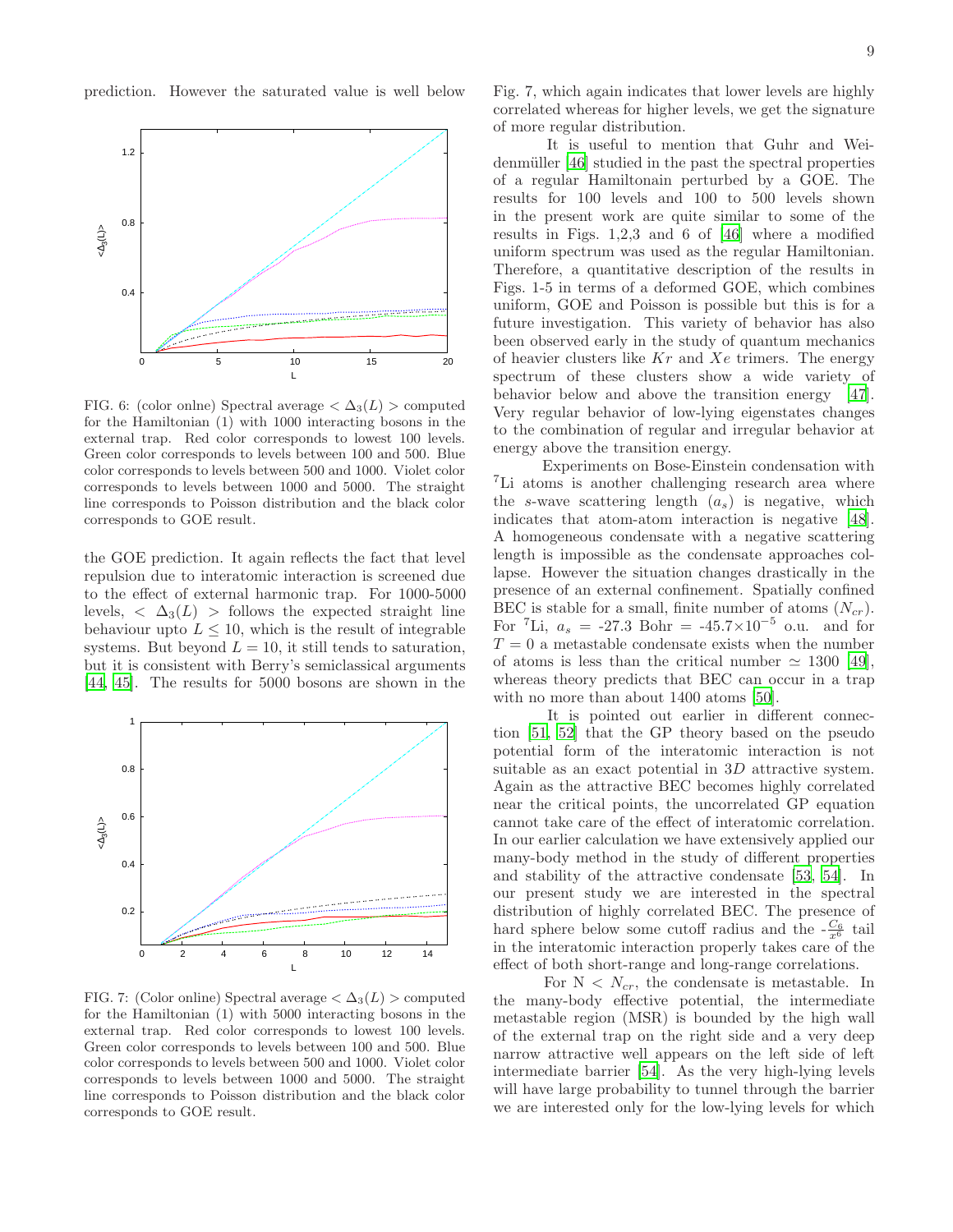

FIG. 8: (Color online) Plot of the  $P(s)$  distribution for different number of levels in different region of spectrum with  $N = 1000$  <sup>7</sup>Li atoms. In each panel the histograms present the  $P(s)$  distribution obtained from many-body theory. The green dashed curve corresponds to the Wigner (GOE) distribution in panel (a) and in panel (b) it corresponds to the Poisson distribution.

the transition probability is almost zero. The results for  $N = 1000$  and  $N = 1300$  are presented in Fig. 8 and in Fig. 9 respectively. We do not get any stable solution beyond  $N = 1320$ . So for our present calculation the critical number is  $N_{cr}$ =1320. For  $N = 1000$ , as the number of atoms is well below the critical number, we correctly obtain the lowest 100 levels which are well bound within the metastable region. We observed high level correlation for lowest 100 levels and high-lying levels are uncorrelated. The effect of interatomic correlation for attractive BEC is very important for low-lying levels as the effect of  $V(r)$  dominates for smaller values of r. Although the level-correlation strongly dominates, however we do not observe any  $\delta$  function like peak. It signifies that for  $N = 1000$ , the exact degeneracy of harmonic oscillator is completely removed by the interatomic interaction  $V(r)$ , whereas for larger r, as the term  $\frac{1}{2}m\omega^2r^2$  dominates we get the uncorrelated Poisson distribution. The situation becomes more interesting for  $N = 1300$  which is very close to the critical point and the condensate is highly correlated. It is reflected in Fig. 9(a)-(c) where we plot  $P(s)$  for different levels. As near the critical point, the metastable region becomes



FIG. 9: (Color online) The  $P(s)$  distribution for different number of levels of  $N = 1300$  <sup>7</sup>Li atoms in the trap is presented as histograms. Panel (a) corresponds to lowest 50 levels, panel (b) corresponds to lowest 50-100 levels and panel (c) corresponds to lowest 100-200 levels as indicated in each panel.

flatter, we calculate lowest 200 levels for which the tunnelling probability through the intermediate barrier is negligible. For lowest 50 levels [Fig. 9(a)] we observe a sharp peak in the first bin near  $s = 0$ . It signifies that many eigen-states overlap and it leads to the existence of large quasi-degenerate states. Although  $V(r)$  still dominates and the continuous symmetry of harmonic oscillator is removed, but discrete symmetry retains. In Fig. 9(b) and 9(c), although we get a sharp peak near  $s = 0$ , but it spreads to further bins. It signifies that the effect of quasi-degeneracy is gradually lifted in the higher levels.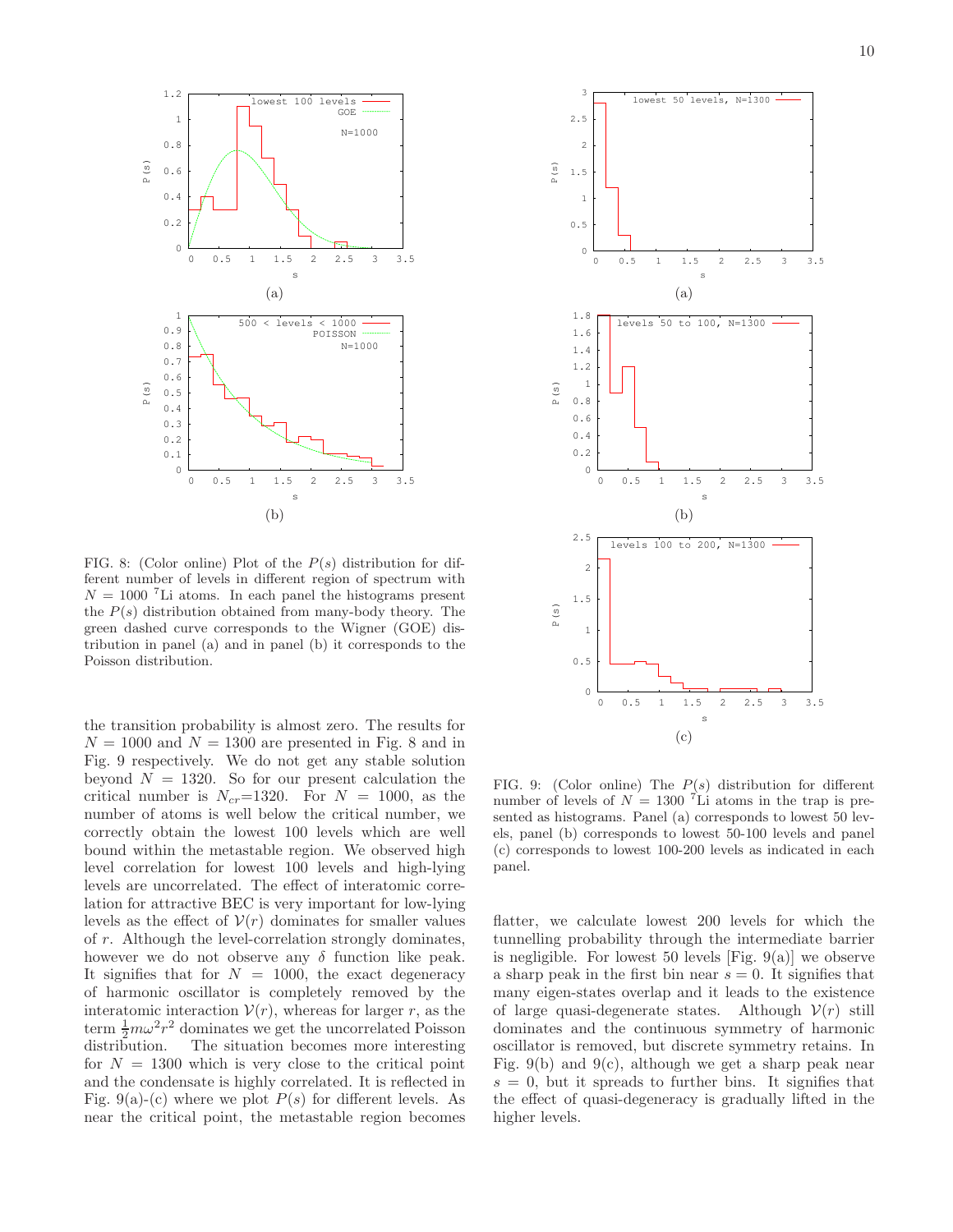### V. CONCLUDING REMARKS

Using the correlated many-body technique we compute the energy spectrum of weakly interacting trapped Bose gas. All throughout our calculation the Bose gas is at zero temperature and under the harmonic confinement with fixed trap size which corresponds to the JILA experiment. Although the statistical behaviour of completely integrable and fully chaotic systems are understood, the intermediate region of integrability and chaos is more interesting. Interacting trapped bosons is such a system which is spatially inhomogeneous. The existence of external harmonic trap together with interatomic interaction makes the system more interesting. We study the spectral fluctuation and level correlation in the energy spectrum. Although there is no rigorous derivation, but the numerical results show a mixed statistics, which is very complexly dependent on the number of energy levels and number of the bosons in the trap. However for higher energy levels where the external trap is dominating we get back the Poisson type fluctuation, whereas the low-lying collective excitations are strongly influenced by interatomic interaction and shows level repulsion. Thus our findings do not strictly obey the earlier conjecture of Bohigas for atomic nucleus and atoms. The results for

11

attractive Bose gas near the critical point is highly interesting which nicely shows how the degeneracy of the harmonic trap is gradually removed for higher levels. Although there is no experimental data for such high-lying states, but for dilute interacting Bose gas it is possible to measure experimentally with present-day set up. Our present study opens many questions for further study. In the present study the interacting Bos gas is in a fixed trap size. However the use of time-dependent potential will allow to study the dynamical behavior of energy spectrum and the time evolution of the spectral statistics and correlation properties. Throughout our calculation we use the zero-temperature Bose gas and delibarately avoids any thermal fluctuations. So it is also interesting to study the spectral distribution for non zero temperature BEC. Our present methodology is not valid as it avoids the thermal fluctuation.

# Acknowledgements

This work is supported in part by DAE (Grant No. 2009/37/23/BRNS/1903), and DST (Fund No. SR/S2/CMP/0059(2007)). AB acknowledges CSIR for a senior reaserch fellowship (Grant No. 09/028(0773)- 2010-EMR-1). SKH also acknowledges the Council of Scientific and Industrial Reaserch (CSIR), India for junior research fellowship (Grant No. 08/561(0001)/2010-  $EMR-1$ ).

- <span id="page-10-0"></span>[1] M. V. Berry and M. Tabor, Proc. R. Soc. London, A 356, 375 (1977).
- <span id="page-10-1"></span>[2] O. Bohigas, M. J. Giannoni, and C. Schmit, Phys. Rev. Lett. 52, 1 (1984).
- <span id="page-10-3"></span>[3] G. Casati, F. Valz-Gris, and I. Guarneri, Lett. Nuovo Cimento Soc. Ital. Fis. 28, 279 (1980).
- <span id="page-10-2"></span>[4] F. Haake, Quantum Signatures of Chaos, (Springer, New York, 2010)
- [5] T. H.Seligman, J. J. M. Verbaarschot, and M. R. Zirnbauer, Phys. Rev. Lett. 53, 215 (1984).
- [6] T. Zimmermann, H.-D. Meyer, H. Köppel, and L. S. cederbaum, Phys. Rev. A 33, 4334 (1986).
- [7] G. Tanner, K. Richter, and J.-M. Rost, Rev. Mod. Phys. 72, 497 (2000).
- [8] J. Sakhr and N. D. Whelan, Phys. Rev. A 62, 042109  $(2000)$ .
- <span id="page-10-25"></span>[9] T. A. Brody *et al.*, Rev. Mod. Phys. **53**, 385 (1981).
- <span id="page-10-6"></span>[10] V. K. B. Kota, Phys. Rep. **347**, 223 (2001).
- <span id="page-10-4"></span>[11] J. M. G. Gómez, K. Kar, V. K. B. Kota, R. A. molina, A. Relaño and J. retamosa, Phys. Rep. (2010), doi:10.1016/j.physrep.2010.11.003
- <span id="page-10-5"></span>[12] L. Muñoz et al., Phys. Rev. E **73**, 036202 (2006).
- <span id="page-10-7"></span>[13] R. J. Leclair, R. U. Haq, V. K. B. Kota and N. D. Chavda, Phys. Lett. A 372, 4373 (2008).
- [14] N. D. Chavda, V. Potbhare, and V. K. B. Kota, Phys. Lett. A311, 331 (2003).
- <span id="page-10-8"></span>[15] M. Vyas, V. K. B. Kota, N. D. chavda and V. Potbhare, arXiv:1010.6054.
- <span id="page-10-9"></span>[16] M. H. Anderson *et al*, Science **269**, 198 (1995).
- <span id="page-10-10"></span>[17] F. Dalfovo, S. Giorgini, L. P. Pitaevskii and S. Stringari, Rev. Mod. Phys. 71, 463 (1999).
- <span id="page-10-11"></span>[18] D. S. Jin et al, Phys. Rev. Lett. **77**, 420 (1996).
- <span id="page-10-12"></span>[19] F. Dalfovo *et al*, Phys. Rev. A **56**, 3840 (1997).
- <span id="page-10-13"></span>[20] T. K. Das and B. Chakrabarti, Phys. Rev. A 70, 063601, (2004).
- <span id="page-10-15"></span>[21] T. K. Das, S. Canuto, A. Kundu, B. Chakrabarti, Phys. Rev. A 75, 042705, (2007).
- <span id="page-10-14"></span>[22] T. K. Das, A. Kundu, S. Canuto, B.Chakrabarti, Phys. Letts. A 373, 258 (2009).
- <span id="page-10-16"></span>[23] J. L. Ballot and M. Fabre de la Ripelle, Ann. Phys. (N.Y.) 127, 62, (1980).
- <span id="page-10-17"></span>[24] T. K. Das, H. T. Coelho and M. Fabre de la Ripelle, Phys. Rev. C 26, 2281, (1982).
- <span id="page-10-18"></span>[25] A. Biswas and T. K. Das, J. Phys. B 41, 231001 (2008).
- <span id="page-10-19"></span>[26] B. Chakrabarti, T. K. Das and P. K. Debnath, J. Low. Temp. Phys. 157, 527 (2009).
- <span id="page-10-20"></span>[27] S. Geltman, Chem. Phys. Lett. **418**, 163 (2006).
- [28] B. Gao, J. Phys. B **36**, 2111 (2003).
- <span id="page-10-21"></span>[29] S. Geltman, Phys. Lett. A **356**, 431 (2006).
- <span id="page-10-22"></span>[30] B. D. Esry and C. H. Greene, Phys. Rev. A 60, 1451 (1999).
- <span id="page-10-23"></span>[31] B. Chakrabarti and T. K. Das, Phys. Rev. A 78, 063608 (2008).
- <span id="page-10-24"></span>[32] A. Biswas, J. Phys. B: At. Mol. Opt. Phys. 42, 215302 (2009).
- [33] A. Biswas, T. K. Das, L. Salasnich and B. Chakrabarti,